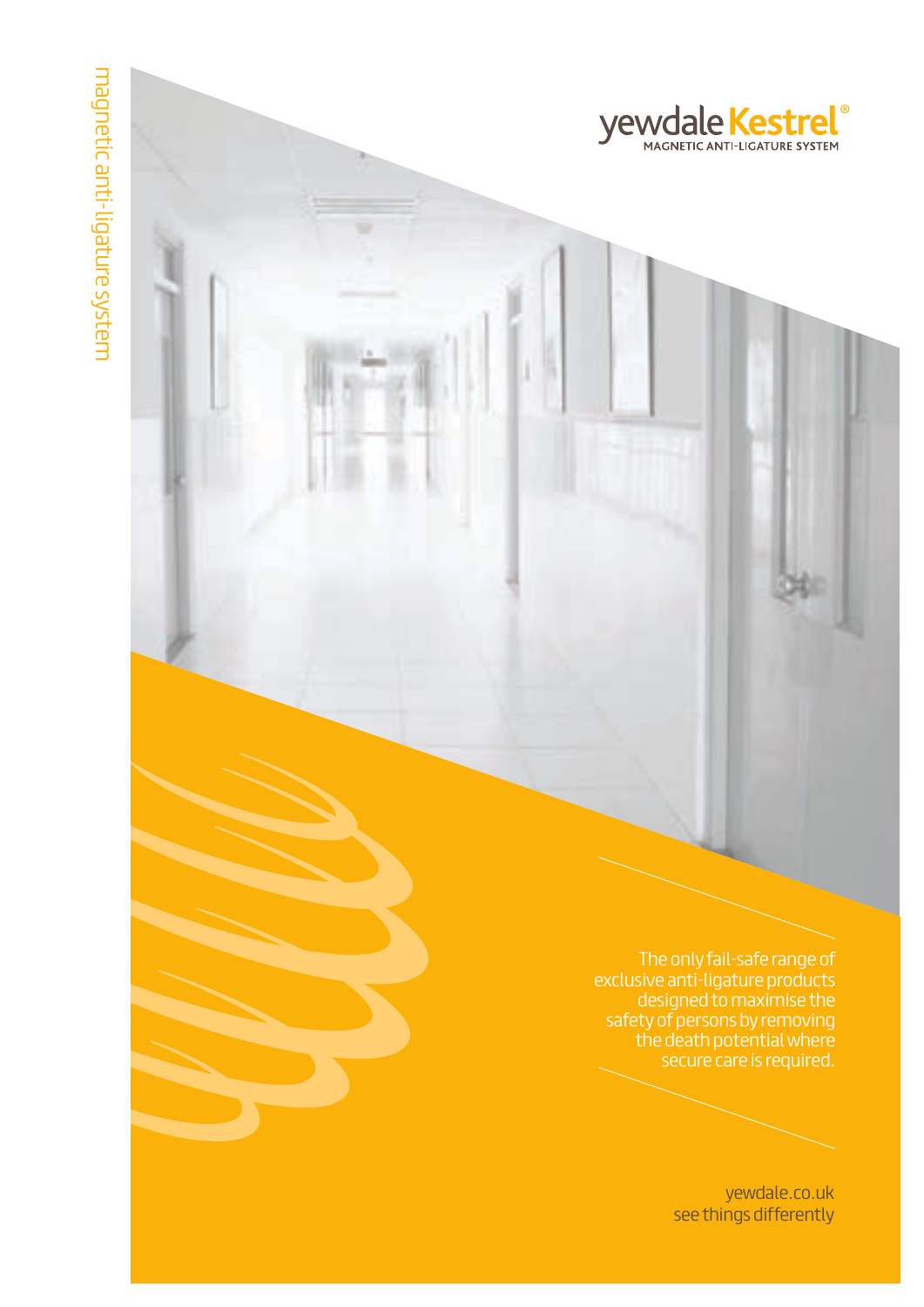# YewdaleKestrel® the magnetic anti-ligature system range

The only fail-safe range of exclusive anti-ligature products designed to maximise the safety of persons by removing the death potential where secure care is required.



yewdale.co.uk see things differently

The YewdaleKestrel® magnetic anti-ligature system provides a highly effective method of saving the lives of service users. It also gives peace of mind to their carers by ruling out the chance of self-harm.

# **Risk identified**

# **Remove the risk**

in mental health facilities, the YewdaleKestrel® magnetic

# **100% fail-safe**

# the full range **YewdaleKestrel**

risk, and the only 100% fail-safe option at that. Its

# Loading Figures

No part of a YewdaleKestrel® installation should be able to withstand a vertically downward force of more than 400 Newtons, which is equivalent to a static load of approximately 40kg. Most readings will be in the region of 15-30kg, depending on configuration and proximity to brackets.

# **Safety**

Sensitive electronic equipment may be damaged by proximity to a magnetic field and should not come within 150mm of the underside of the brackets. Any load-release device, by its nature, may cause damage when operated. Articles suspended from the YewdaleKestrel® magnetic anti-ligature system will come down when pulled!

# **Overview 4**

only 100% fail-safe anti-ligature system

on the market?

# **Curtain Divider Tracks 6**

# **Shower Tracks 7**

# remove the risk of ligature

# **Window Curtain Tracks 8**

# **Roller Blinds 10**

The specially adapted range of roller blinds that make up the YewdaleKestrel® roller

# **Vertical Blinds 12**

With a range of controls including wand,

# **Cloakroom Equipment 15**



This product range comes with a full Lifetime Warranty as standard.

# Warranty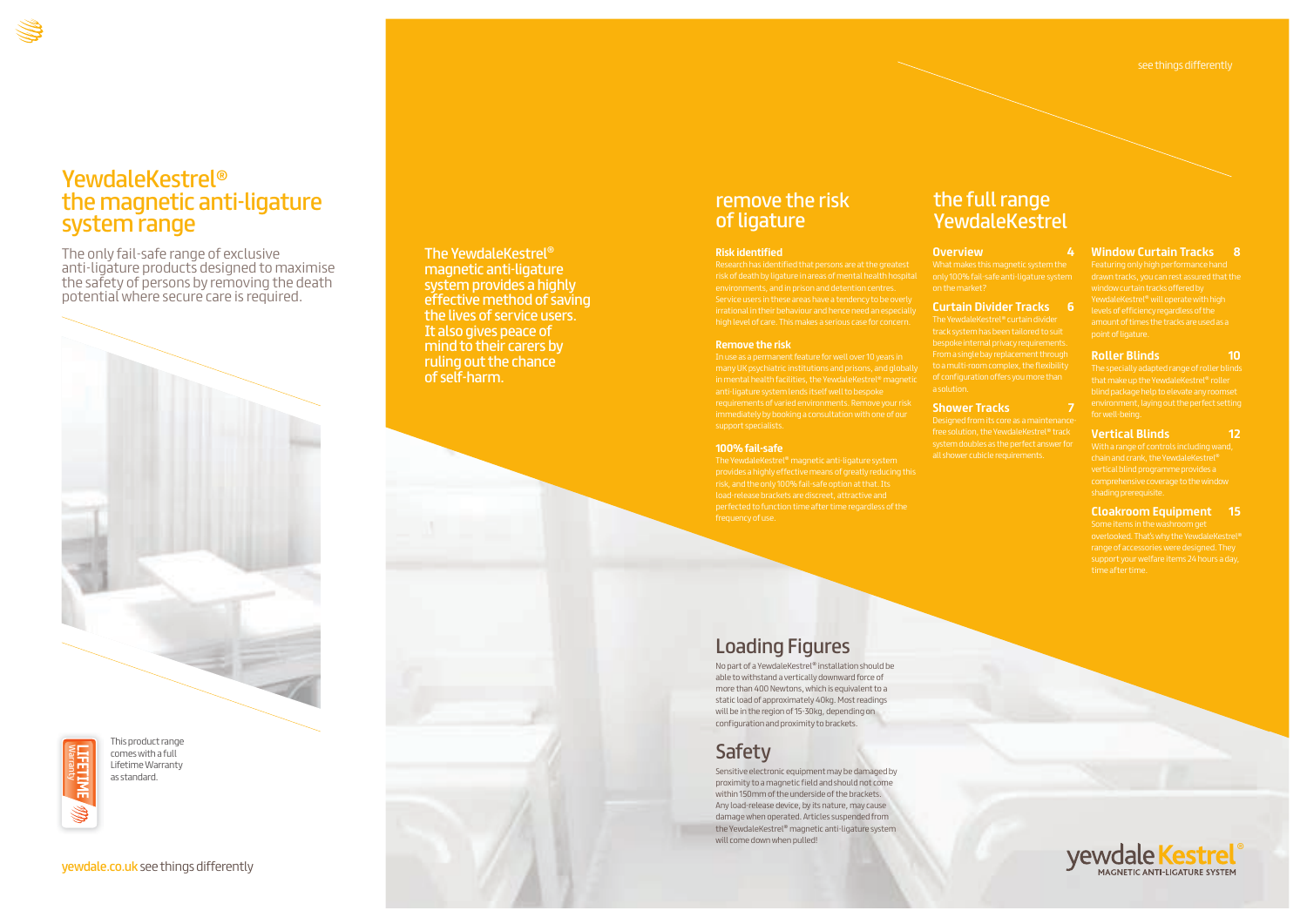# **YewdaleKestrel**® **Anti-ligature System**

resistant controls and mechanisms, and are homes, prisons and private detention centres.

multiple bay, curtain divider tracks for privacy to

are carefully built to exacting standards, giving years of superior design features and them to be confidently demanding environments.

# The YewdaleKestrel® Anti-Ligature System

# What makes this magnetic system the only 100% fail-safe anti-ligature system on the market?

Health conscious institutions the world over treat the care of their service users with a very high level of interest. To provide an environment that is conducive towards a peaceful way of life and an area of calm generally ensures that resident users are calmer, happier and easier to manage and care for. Double this with a subconscious peace of mind on the part of the carer community when all avenues available for death by ligature prevention have been researched and the appropriate measures installed. With an ever-increasing host of options available to the health care sector, why should there still be cause for alarm?

With the YewdaleKestrel® magnetic antiligature system there are no male and female sockets. Two flat surfaces instead make up the fail-safe element of the scheme and cannot be jammed by additional products.

Many systems on the market cover their product offering with a small-print reference to the limitation of a safety product as opposed to a fully anti-ligature solution. For help when making your next decision, or to check how your current system fares with regards to a fail-safe industry standard have a quick read through the 5 points listed below. If you would like a nonobligatory, unbiased view of your system from an anti-ligature specialist, please call the antiligature support team on +44(0)1268 570900.

# Can you make it jam?

Any product that involves a male coupling inserting into a female coupling has the potential to jam. Service users have been known to wrap a small amount of toilet paper tissue around a male coupling prior to inserting it carefully back into its female socket. The subsequent action supported enough weight to increase the safe breakaway amount and a perfect ligature opportunity arose.





# Does it still work exactly the same when pulled sideways?

The YewdaleKestrel® magnetic anti-ligature system works solely on the principle of magnetic attraction and uses no breakable parts for this. In the event of an incident occurring, resulting in it becoming detached from its mounting, all that is required is for the item to be held immediately below the magnetic bracket where the magnetic force will raise the item back into position with no wasted downtime suffered.

Some systems available in the global market offer similar friction based devices however these are designed to activate a release function when a direct downward motion is created. If the direct motion works in a direction other than straight down, the shape of the male item has been proved to cause the release coupling to iam up rather than release. If your option has the potential to work in this way, you need to be aware that a ligature can be arrived at by moving the downward force to an angle of less than 90°, commonly known as a sideways jam.

The effect of usage of almost any product / system makes it subject to gradual physical deterioration regardless of age, use, and/or weathering. In similar effect the use of frictionbased facilities can be subject to 'wear and tear' resulting in increased tolerances over time.

# **O+M Guidance**

Although this will not necessarily unduly affect the anti-ligature properties of the application it can result in the system releasing prematurely and causing more problems.

and load-tested in accordance with the manufacturer's

nationwide network of distributors and customers, with trained and accredited installation and service

# Wall fix bracket

Wall-fix bracket in unbreakable polycarbonate, with smoothly contoured and angled top surface for safety.

Dimensions: L48mm W37mm H60mm



# Top fix bracket

The top-fix bracket in unbreakable polycarbonate. Slim profile, with all fixings concealed - an essential safety feature. Dimensions: L82mm W57mm H12mm

The YewdaleKestrel® magnetic anti-ligature system works by short-range magnetic attraction. As with all short-range magnets the slightest movement of the magnetic surface away from the magnet will cancel out the force of the magnetic field and guarantees a release action. This action works regardless of which direction the pressure is applied from.

# Do you have to replace parts after it prevents a ligature?

The construction of certain safety systems relies on the shearing of smaller plastic components to ensure the product becomes detached in the event of an increase in the supported weight capacity. The use of couplings that shear means that they have to be replaced before the product can be again used in its previous location. This adds unnecessary inconvenience to the staff in any organisation whilst the product is unavailable to be used, and requires replacement.

# Will it bring a whole system down?

The strength of any system is often gained by coupling multiple items together to make one complete package. This does not work in your favour however when one part of the system releases due to an increase detected load being applied. Whilst this will still ensure that the system operates in its ligature-prevention purposes, additional damage and injury can occur due to the 'domino' effect of increased pressure being applied to the rest of the system as a result.

The YewdaleKestrel® magnetic anti-ligature divider curtain track system has been carefully designed to operate as individual tracks in the event of an incident whilst still being able to work together along with other individual YewdaleKestrel® tracks when built into a larger package. For more details, call the anti-ligature support team on +44(0)1268 570900.

# Will constant use make it more vulnerable to failure?

In a direct contrast the philosophy of the YewdaleKestrel® magnetic anti-ligature system is based entirely around the principle of the forces of magnetism. Permanent magnets will retain their magnetic properties indefinitely and are not subject to decline, nor the forces of 'wear and tear'.

| <b>YewdaleKestrel<sup>®</sup></b> |  | Socket / Friction |  |
|-----------------------------------|--|-------------------|--|
| Impossible to jam?                |  | x                 |  |
| Sideways pull test pass?          |  | X                 |  |
| Anti-domino effect                |  | X                 |  |
| Total collapse system?            |  | X                 |  |
| Toothpaste test                   |  | X                 |  |
| Easy to put back in place?        |  | X                 |  |
| Polycarbonate plastic             |  | X                 |  |
| 100% consistent?                  |  | X                 |  |
| Fail-safe                         |  | X                 |  |
| Full package                      |  | X                 |  |
| Is it a safety product?           |  |                   |  |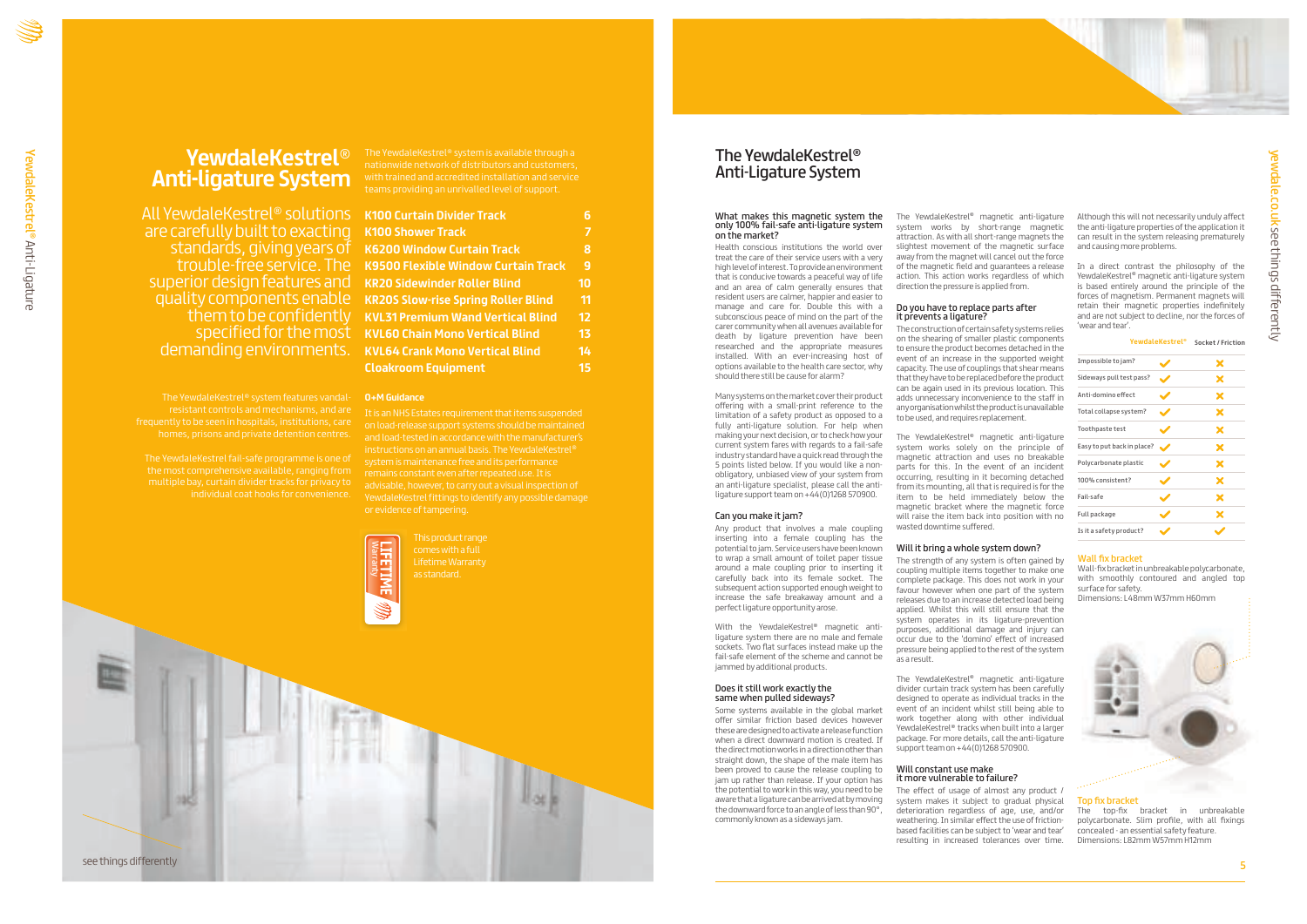





# K100 Curtain divider track

# K100 Shower track

# Features:

The rigid, high-grade aluminium track section and maintenance-free, wheeled roller hooks are just an introduction to the many features of the YewdaleKestrel ® K100 curtain divider track system, which is in use in many hospitals globally. Designed to give years of trouble-free service and specifically for high-risk mental health areas, this curtain divider track system uses magnetic wall-fix brackets where tracks meet the wall, and magnetic top-fix brackets where suspension hangers meet the ceiling. This ensures that, under excess load, the suspension hanger separates from the ceiling bracket leaving no remaining points of ligature - a highly essential safety feature, as it is surprisingly easy to attach a cord to a fixed vertical rod and use it as a ligature point. Supplied with a curtain removal point as standard.

# Benefits:

Strength and simplicity make the K100 the first choice for a full number of applications. The maintenance-free, premium quality track system has a strong and attractive aluminium profile which offers you more for less, in that it is able to span 2.5 metres between hangers, providing long term reliability. In a similar fashion, curtain removal points are provided as standard on every track for added convenience when replacing curtains. The self-lubricating roller runner hooks are quickly loaded into the track through this point of access, making the process a pleasurable experience. Mounted on magnetic brackets for 100% fail-safe antiligature functionality. Complies fully with the requirements of HTM66.

# Options:

Silver anodised track; Any RAL colour available to order; Biosafe ® antibacterial treatment option available within white powder-coated finish only.

# Features:

The rigid, high-grade aluminium track section and maintenance-free, wheeled roller hooks are just an introduction to the YewdaleKestrel ® K100 shower track system. Designed to give years of trouble-free service and specifically for high-risk mental health areas, this shower track system uses magnetic wall-fix brackets where tracks meet the wall, and magnetic top-fix brackets where suspension hangers meet the ceiling. This ensures that, under excess load, the suspension hanger separates from the ceiling bracket leaving no remaining points of ligature - a highly essential safety feature, as it is surprisingly easy to attach a cord to a fixed vertical rod and use it as a ligature point.

# Benefits:

Strength and simplicity make the K100 the first choice for a full number of applications. The maintenance-free, premium quality track system has a strong and attractive aluminium profile which offers you more for less, in that it is able to span 2.5 metres between hangers, providing long term reliability. In a similar fashion, curtain removal points are provided as standard on every track for added convenience when replacing curtains. The self-lubricating roller runner hooks are quickly loaded into the track through this point of access, making the process a pleasurable experience. Mounted on magnetic brackets for 100% fail-safe anti-

# ligature functionality.

## Options:

Silver anodised track; Any RAL colour available to order; Biosafe ® antibacterial treatment option available within white powder-coated finish only.

WarrantyS

# Specification:

The magnetic anti-ligature YewdaleKestrel ® K100 curtain divider track system as manufactured by Yewdale, +44 (0)1268 570900. Track manufactured from premium quality aluminium with silver anodised / white powdercoated finish, able to span 2.5 metre without support. Double hangers to ensure full functionality of system. Complete with roller runner hooks at 10 per metre, curtain removal points per section and magnetic wall-fix / topfix brackets, and overlaps as necessary, spaced in accordance with manufacturers recommendations. Fitting to be carried out by trained and accredited personnel.

# YewdaleMovatrack ® is the only approved curtain divider track system to be used with YewdaleKestrel ®

Please refer to NBS Plus N10 240.

# **we've pulled together a top range of curtains!**

Find a matching option from the YewdaleHarrier® range. You'll  $\blacksquare$  find it easy to choose from, using one of our fabric selectors. Products and specifications liable to change without notice E&OE ©Yewdale 2014 **amazon**fabric selector fabric selector **medway**fabric selector **roe**fabric selector



# Specification: The magnetic anti-ligature YewdaleKestrel ® K100 shower track system as manufactured by Yewdale, +44 (0)1268 570900. Track manufactured from premium quality aluminium with white powder-coated finish. Complete with roller runner hooks at 10 per metre, and magnetic wall-fix / top-fix brackets spaced in accordance with manufacturers recommendations. Fitting to be carried out by

trained and accredited personnel.

# YewdaleMovatrack ® is the only approved shower track system to be used with YewdaleKestrel ®

Please refer to NBS Plus N10 240.



This product range comes with a full Lifetime Warranty as standard.



Warranty



This product range comes with a full Lifetime Warranty as standard.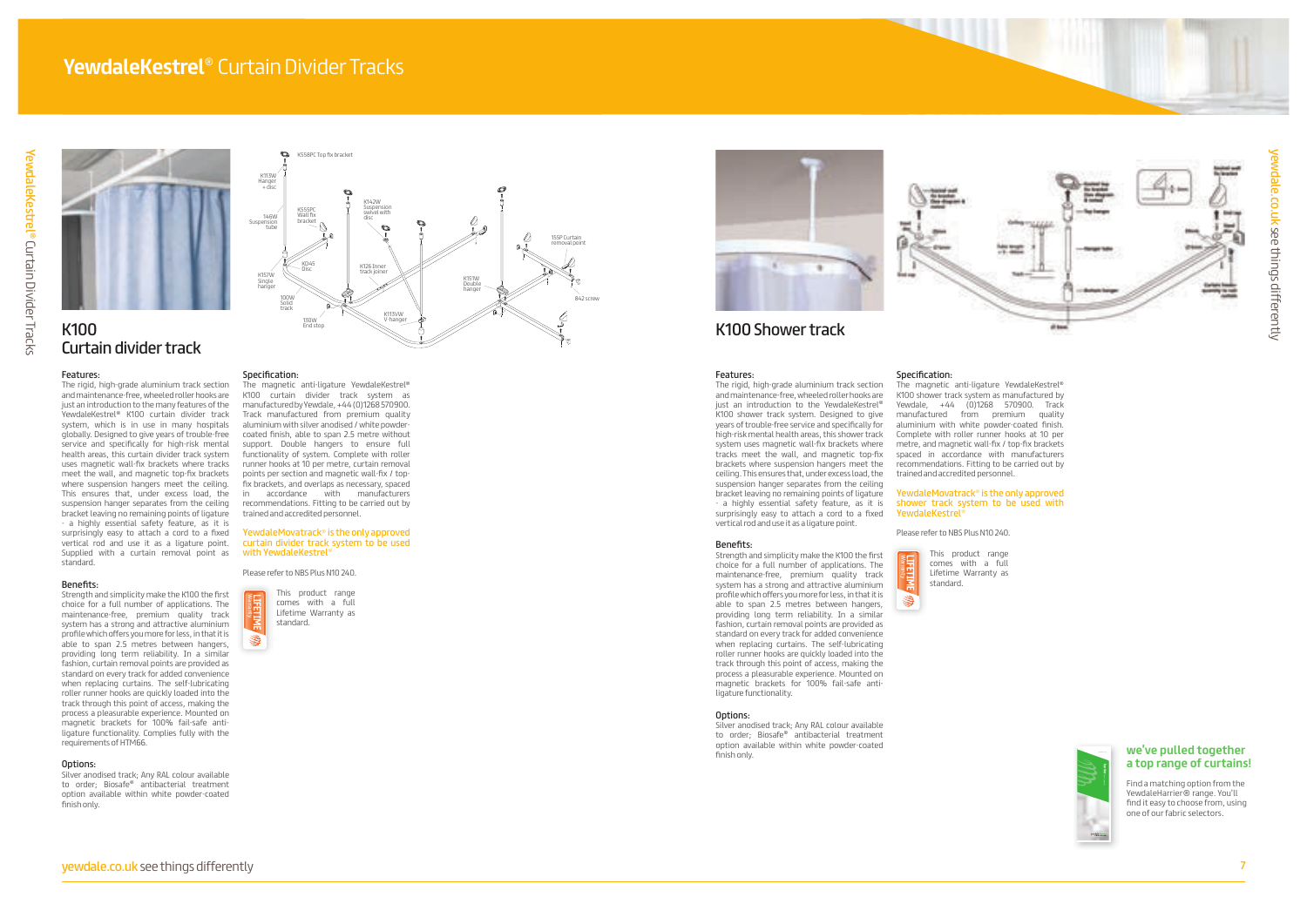



| <b>Width</b><br><b>Inches</b> | <b>Width</b><br>mm | No. of<br><b>Brackets</b> |
|-------------------------------|--------------------|---------------------------|
| 193/4                         | 500                | $\overline{2}$            |
| 351/2                         | 900                | 3                         |
| 51                            | 1300               | 4                         |
| 67                            | 1700               | 5                         |
| 823/4                         | 2100               | 6                         |
| 981/2                         | 2500               | $\overline{7}$            |
| 114                           | 2900               | 8                         |
| 130                           | 3300               | 9                         |
| 1451/2                        | 3700               | 10                        |

| <b>Width</b><br><b>Inches</b> | <b>Width</b><br>mm | No. of<br><b>Brackets</b> |
|-------------------------------|--------------------|---------------------------|
| 391/2                         | 1000               | $\overline{2}$            |
| 471/4                         | 1200               | $\overline{2}$            |
| 55                            | 1400               | 3                         |
| 63                            | 1600               | 3                         |
| 71                            | 1800               | 3                         |
| 783/4                         | 2000               | 3                         |
| 863/4                         | 2200               | 3                         |
| $94^{1/2}$                    | 2400               | 4                         |
| 1021/4                        | 2600               | 4                         |
| 1101/4                        | 2800               | 4                         |
| 118                           | 3000               | 4                         |
| 126                           | 3200               | 4                         |
| 134                           | 3400               | 5                         |
| $141^{3/4}$                   | 3600               | 5                         |
| 1491/2                        | 3800               | 5                         |
| 1571/2                        | 4000               | 5                         |
| 1651/4                        | 4200               | 5                         |
| 1731/4                        | 4400               | 6                         |
| 181                           | 4600               | 6                         |
| 189                           | 4800               | 6                         |
| 1963/4                        | 5000               | 6                         |



# K6200 Window Curtain Track

# Features:

The YewdaleKestrel ® K6200 window curtain track is a white powder-coated aluminium track which is lightweight yet strong, and with roller runners is ideally suited for ease of use in all hand-drawn curtain applications. Tests have shown that for anti-ligature purposes it is most important that the complete track collapses leaving no point of ligature. Even where a fixed track provides no ligature points, heavy weights can be suspended from the curtains which in turn is a serious potential risk. With the K6200 the track and curtain together will part from the YewdaleKestrel ® brackets under abnormal load and can then be simply and quickly reinstated.

# Benefits:

Constructed of a robust aluminium profile ensuring a consistently high level of performance, the K6200 makes an excellent choice for medium to heavy curtain usage. Offering both wall-fix and top-fix options to blend in well with any environment whilst remaining pleasing to the eye, this white powder-coated window curtain track with special low friction roller runners satisfies the most demanding of environments, whether it be residential or commercial. Secured by magnetic brackets for 100% fail-safe antiligature functionality and in use in many mental health environments worldwide.

# K9500 Flexible Window Curtain Track

# Features:

The YewdaleKestrel ® K9500 flexible window curtain track has been developed in response to HM Prison Service requirements and is constructed from a specially formulated plastic which is lightweight and strong, and utilises self-lubricating gliders for ease of use in all hand-drawn curtain applications. Tests have shown that for anti-ligature purposes it is most important that the complete track collapses leaving no point of ligature. Even where a fixed track provides no ligature points, heavy weights can be suspended from the curtains which in turn is a serious potential risk. With the K9500 the track and curtain together will part from the YewdaleKestrel ® brackets under abnormal load and can then be simply and quickly reinstated. Only for use with lightweight curtains and where the risk of violence precludes the use of the standard K6200 aluminium track.

# Benefits:

Developed from a specially formulated plastic construction the K9500 is specially designed to be flexible enough to prevent its use as a weapon by prisoners or violent psychiatric patients, and shatterproof so that it gives no sharp edges if deliberately broken. Suitable for lightweight curtain usage, and an excellent alternative to aluminium tracks when the threat of violence restricts usage of metal products. Offering both wall-fix and top-fix options to blend in well with any environment whilst remaining pleasing to the eye, this white flexible plastic window curtain track with special low friction gliders satisfies the most demanding of environments, whether it be residential or commercial. Secured by magnetic brackets for 100% fail-safe antiligature functionality and in use in many mental health environments worldwide.

# Specification:

The magnetic anti-ligature YewdaleKestrel ® K9500 flexible hand drawn window curtain track as manufactured by Yewdale, +44 (0)1268 570900. White plastic track of special flexible plastic formulation complete with gliders at 16 per metre and magnetic wall-fix or top-fix brackets as necessary, spaced in accordance with manufacturers

recommendations. Fitting to be carried out by trained and accredited personnel.

YewdaleKestrel ® K9500 is the only approved flexible window curtain track

# system to be used with YewdaleKestrel ®

Please refer to NBS Plus N10 240.

Warranty

₩

# Specification:

The magnetic anti-ligature YewdaleKestrel ® K6200 hand drawn window curtain track as manufactured by Yewdale, +44 (0)1268 570900. Aluminium track with white powdercoated finish. Incorporating low friction roller runners at 16 per metre and magnetic wall-fix or top-fix brackets as necessary, spaced in accordance with manufacturers recommendations. Fitting to be carried out by trained and accredited personnel.

# YewdaleKestrel ® K6200 is the only approved window curtain track system to be used with YewdaleKestrel ®

Please refer to NBS Plus N10 240.

This product range comes with a full Lifetime Warranty as standard.

Warranty

 $\mathfrak{B}$ 

This product range comes with a full Lifetime Warranty as standard.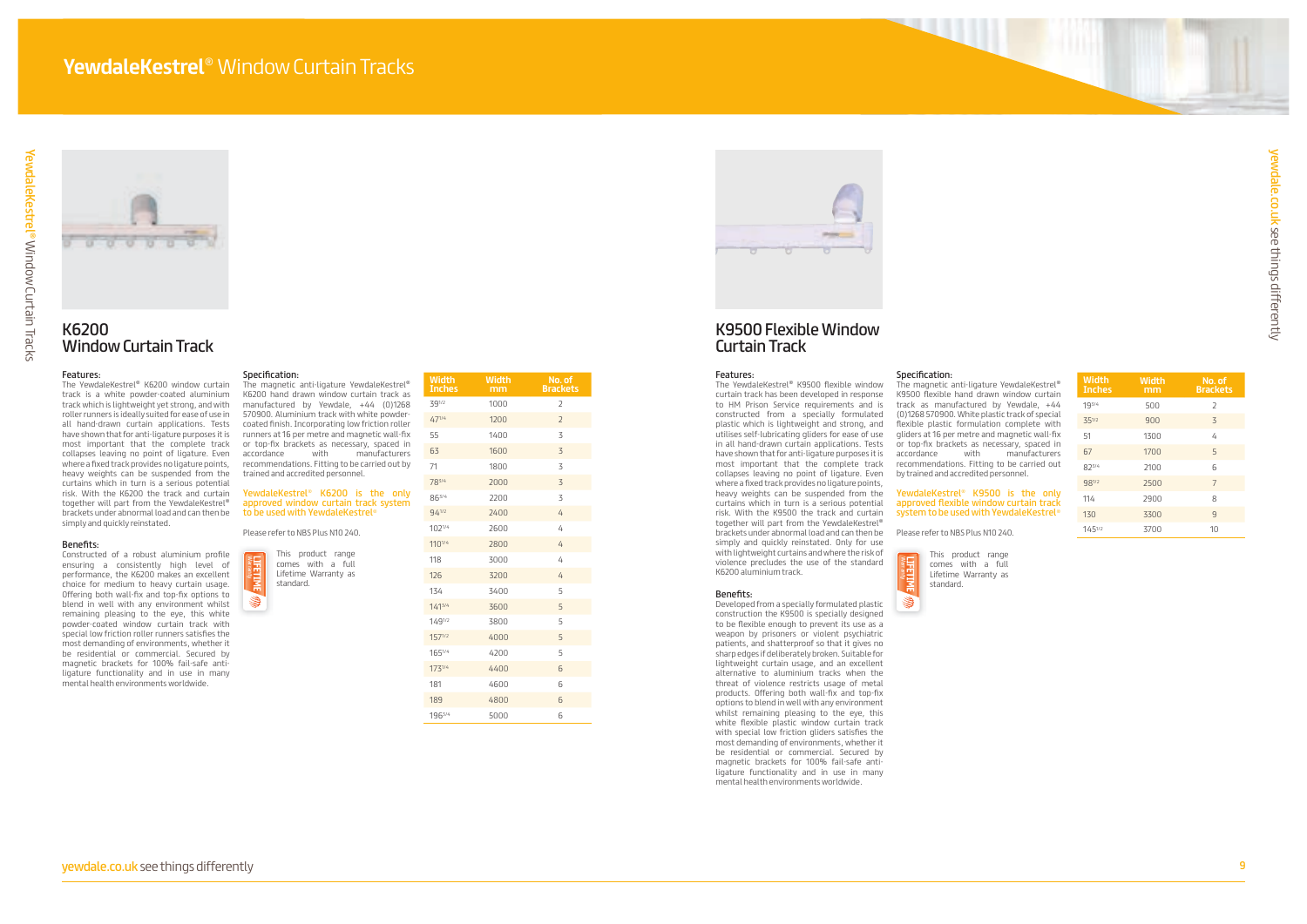

# KR20 Sidewinder

# Features:

The YewdaleKestrel® KR20 sidewinder roller blind incorporating Slipstream® Technology (patent pending) has metal control chain as standard. White metal universal brackets fitted to white aluminium back bar for face, top or side fixing, and with 32, 40 or 45mm grooved aluminium barrel, depending on blind size and fabric weight. Fabric is locked into groove in barrel, and features white plastic bottom bar as standard. Bottom bar is fabric covered at front. This system uses magnetic wall-fix / top-fix brackets. This ensures that, under excess load, the back bar separates from the bracket leaving no remaining points of ligature - a highly essential safety feature.

# Benefits:

# YewdaleKestrel® KR20 is the only approved sidewinder roller blind system to be used with YewdaleKestrel®

Strength and simplicity make the KR20 the first choice for a vast range of applications. The choice of barrel size means that the blind is always ideally matched to window size for optimum performance. Vandal resistant features includes Slipstream®

: a friction reducing technology - smooth action operation, air cooled design and double spring function - providing you with enhanced hold, exceptional long life properties and advanced chain loading. Metal control chain, fabric locked into barrel and bottom bar, and sturdy, attractive metal brackets fitted to white aluminium back bar, secured by magnetic brackets for 100% failsafe anti-ligature functionality.

# Options:

32mm Slipstream® mechanisms in black, silver or brown; Plastic control chain; Alternative bottom bars including fully fabric covered in aluminium or plastic, and Tear Drop aluminium in black, silver or white; Crank operation with detachable crank handle (KR20C).

Please refer to NBS Plus N10 240.

# Specification:

The magnetic anti-ligature YewdaleKestrel® KR20 sidewinder roller blind incorporating Slipstream® Technology for enhanced hold, advanced loading and exceptional long life properties as manufactured by Yewdale, +44 (0)1268 570900. Flame retardant fabric from the YewdaleDefiant® range, locked into grooved 32/40/45mm aluminium barrel along with white plastic bottom bar. Slipstream® Technology sidewinder control with metal control chain and white metal brackets fitted to white aluminium back bar, secured by magnetic wall-fix / top-fix brackets spaced in accordance with manufacturers recommendations. Fitting to be carried out by trained and accredited personnel.

# YewdaleKestrel® KR20S is the only approved braked spring roller blind system to be used with YewdaleKestrel®

# KR20S Slow-rise spring

# Features:

Sizes shown in millimetres. Based on fabric weight of 220g/m<sup>2</sup>, e.g. Thames. Use of heavier fabrics may require appropriate reductions. \*Where adjacent blinds are fitted with YewdaleKestrel®, there should be no more than 2 brackets within a total distance of 700mm.



The YewdaleKestrel® KR20S braked spring roller blind with braked spring ensures smooth and quiet operation. White metal universal brackets fitted to white aluminium back bar for face, top or side fixing with 32mm grooved aluminium barrel. Fabric is locked into groove in barrel, and features white Tear Drop aluminium bottom bar with cord pull as standard. This system uses magnetic wall-fix / top-fix brackets. This ensures that, under excess load, the back bar separates from the bracket leaving no remaining points of ligature - a highly essential safety feature.

# Benefits:

Smooth and quiet operation makes the KR20S an excellent choice for a vast range of applications. The KR20S braked spring provides the ultimate cord/chain-free solution and offers exceptional ease of use. The slow-rise spring is enclosed within the barrel and supported by sturdy, attractive metal brackets. Fitted to white aluminium back bar and secured by magnetic brackets for 100% fail-safe anti-ligature functionality. Fabric is locked into barrel and bottom bar maintaining exceptional edge to edge

# Ontions.

coverage for even better shading properties.

Spring limit stop; Alternative bottom bars, including fully fabric covered, in aluminium or plastic, and aluminium Tear Drop in black or silver.

# Specification:

The magnetic anti-ligature YewdaleKestrel®

KR20S braked spring control roller blind with vandal resistant, cord/chain-free braked spring as manufactured by Yewdale, +44 (0)1268 570900. Flame retardant fabric from the YewdaleDefiant® range, locked into grooved 32mm aluminium barrel along with white Tear Drop aluminium bottom bar. Slow-rise spring and braked spring end housed within aluminium barrel supported by white metal brackets, and fitted to white aluminium back bar, secured by magnetic wall-fix / top-fix brackets spaced in accordance with manufacturers recommendations. Fitting to be carried out by trained and accredited personnel.

Please refer to NBS Plus N10 240.

# Roller Blinds Specification Guide

# **Roller blinds**

| <b>Roller blinds</b> | <b>Min</b> | <b>Max</b>   | Max         | Max            |
|----------------------|------------|--------------|-------------|----------------|
|                      | Width*     | <b>Width</b> | <b>Drop</b> | M <sup>2</sup> |
| KR20S**              | 450.       | 1850         | 2450        |                |

Sizes shown in millimetres. Based on fabric weight of 220g/m², e.g. Thames. Use of heavier fabrics may require appropriate reductions. \*Where adjacent blinds are fitted with YewdaleKestrel®, there should be no more than 2 brackets within a total distance of 700mm. \*\*Use of limit stop may require appropriate reductions.

# Roller Blinds Specification Guide

| Mir<br>wriir. | Width |      | M <sup>2</sup> |
|---------------|-------|------|----------------|
|               | חבר   | 3N C |                |

# Crank handle option available

This product range comes with a full Lifetime Warranty as standard.

Warranty

₩

This product range comes with a full Lifetime Warranty as standard.

# ₩

Warranty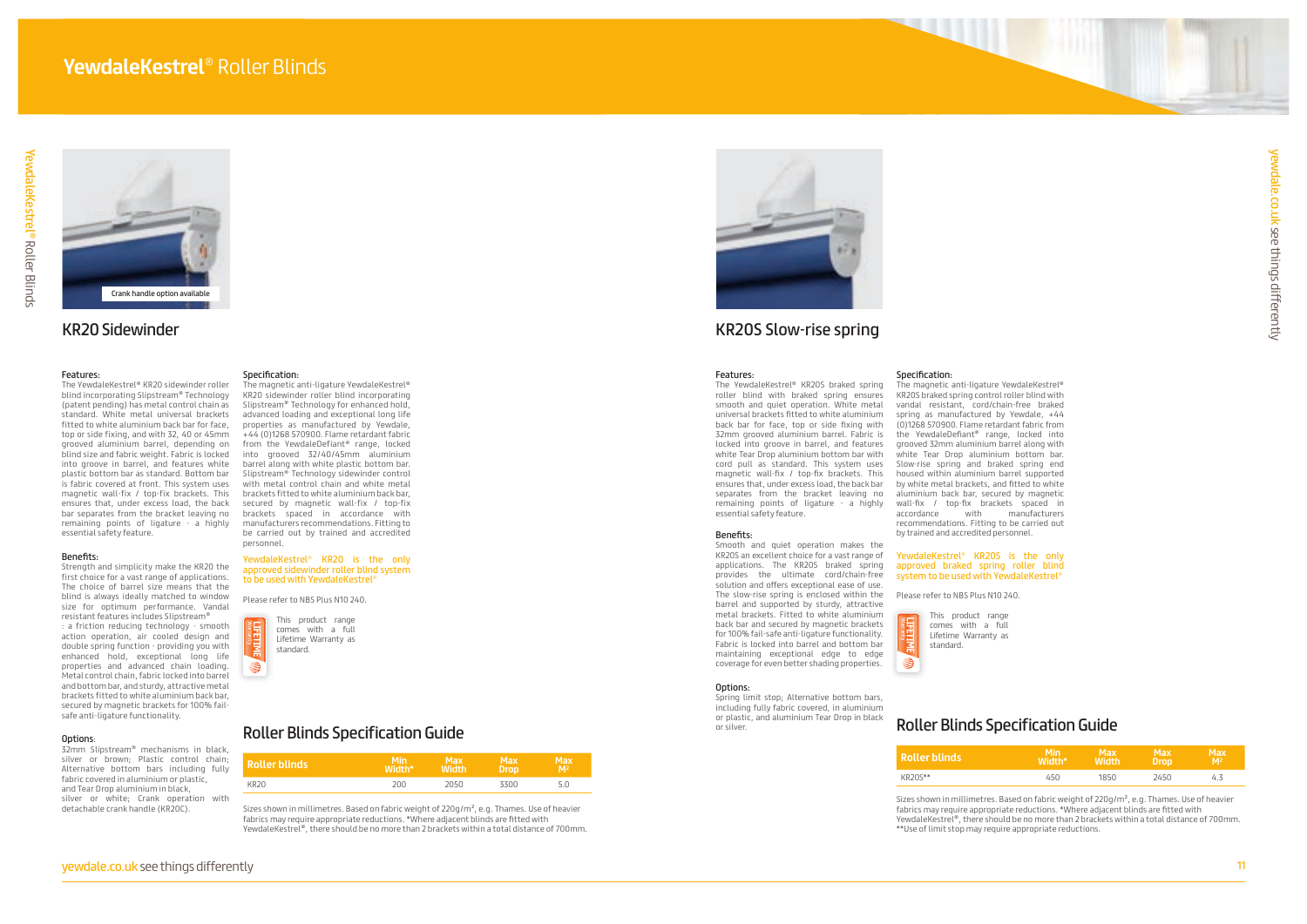



|        | <b>Vertical blinds</b> | Min<br><b>Width*</b> | Max<br>Width' | Max<br><b>\Drop</b> | Max<br>M <sup>2</sup> |
|--------|------------------------|----------------------|---------------|---------------------|-----------------------|
| KVI 31 |                        | חחד                  | วลกก          | 32NN                |                       |

| Vertical blinds | <b>Min</b><br>Width* | Max<br><b>Width</b> | <b>Max</b><br><b>Drop</b> | <b>Max</b><br>M <sup>2</sup> |
|-----------------|----------------------|---------------------|---------------------------|------------------------------|
| KVL60/127       | 900                  | 2800                | 3200                      | 8.0                          |
| KVL60/89        | 900                  | 2700                | 3200                      | 8.0                          |

# KVL31 Premium wand

# Features:

The YewdaleKestrel® KVL31 premium vertical blind with added wand control provides a safe solution for a host of anti-<br>ligature shading requirements. ligature shading requirements. Incorporating 40 x 25mm premium profiled white aluminium head-rail and wheeled replaceable plastic carrier trucks, and magnetic wall-fix / top-fix brackets. This ensures that, under excess load, the headrail separates from the brackets leaving no remaining points of ligature - a highly essential safety feature. The constant transport of the louvres is guaranteed by the precision made aluminium spindle shaft. Wand control operation with built-in slip clutch for louvre tilt. 127mm, 89mm, or 63mm louvres available - all with enclosed louvre weights.

Spring metal trucks; Ball & chain control  $(KV130)$ 

# Benefits:

YewdaleKestrel® KVL31 is the only approved premium wand control vertical blind system to be used with YewdaleKestrel®

Robust with high quality performance, whilst remaining pleasing to the eye, the KVL31 makes an excellent choice for many sectors. The comprehensive truck options satisfy the most demanding of environments whether it be residential or commercial. The utilisation of the wand control provides the ultimate cord/chain-free solution and offers exceptional ease of use. The control mechanism is enclosed within the head-rail and supported on a sturdy, aluminium back bar, secured by magnetic brackets for 100% fail-safe anti-ligature functionality. With enclosed louvre weights as standard throughout to remove any individual loose part issues.

# Options:

# Specification:

The KVL60 offers the ease of mono control a comfortable change gear with large chain wheel cares for continuous transport and automatically switches from tilting to traversing. By pulling the ball chain the louvres tilt and then traverse. The strong, premium profiled head-rail and replaceable wheeled carrier trucks are designed to withstand the rigours of intensive use, whilst the ingenious mechanism allows precise control of light transmission. A longlasting blind, delightfully simple to operate. The control mechanism is enclosed within the head-rail and supported on a sturdy, aluminium back bar, secured by magnetic brackets for 100% fail-safe anti-ligature functionality. With enclosed louvre weights as standard throughout to remove any individual loose part issues.

The magnetic anti-ligature YewdaleKestrel® KVL31 vertical blind with added wand control as manufactured by Yewdale, +44 (0)1268 570900. 127mm, 89mm or 63mm louvres in flame retardant fabric from the YewdaleDefiant® range, fixed to replaceable wheeled truck hooks and accommodating enclosed louvre weights throughout. Premium 40 x 25mm white powder-coated head-rail with wand control operation and built-in slip clutch. Secured by magnetic wall-fix / top-fix brackets spaced in accordance with manufacturers recommendations. Fitting to be carried out by trained and accredited personnel.

Please refer to NBS Plus N10 240.

# KVL60 Chain mono

# Features:

Sizes shown in millimetres. Based on fabric weight of 220g/m<sup>2</sup>, e.g. Thames. Use of heavier fabrics may require appropriate reductions. \*Where adjacent blinds are fitted with YewdaleKestrel®, there should be no more than 2 brackets within a total distance of 700mm.



This product range comes with a full Lifetime Warranty as standard. ⇛

Warranty

The premium YewdaleKestrel® KVL60 vertical blind offers an anti-ligature shading requirement solution that is very easy to operate. Incorporating 45 x 36.5mm premium profiled white aluminium headrail and wheeled replaceable plastic carrier trucks, and magnetic wall-fix / top-fix brackets. This ensures that, under excess load, the head-rail separates from the brackets leaving no remaining points of ligature - a highly essential safety feature. The constant transport of the louvres is guaranteed by the precision made aluminium spindle shaft. Bead-chain control operation by mono control, with built-in slip clutch for louvre tilt and draw. 127mm, or 89mm louvres available - both with enclosed louvre weights.

# Benefits:

# Specification:

The magnetic anti-ligature YewdaleKestrel® KVL60 vertical blind with chain operated, mono control as manufactured by Yewdale, +44 (0)1268 570900. 127mm or 89mm louvres in flame retardant fabric from the YewdaleDefiant® range, fixed to replaceable wheeled truck hooks and accommodating enclosed louvre weights throughout. Premium 45 x 36.5mm white powder-coated head-rail with chain operation by mono control, and built-in slip clutch. Secured by magnetic wall-fix / top-fix brackets spaced in accordance with manufacturers recommendations. Fitting to be carried out by trained and accredited personnel.

# YewdaleKestrel® KVL60 is the only approved chain mono control vertical blind system to be used with YewdaleKestrel®

Please refer to NBS Plus N10 240.

# Vertical Blinds Specification Guide

# Vertical Blinds Specification Guide

| <b>Vertical blinds</b> |
|------------------------|
| KVI 60/127             |
| KVL60/89               |

Sizes shown in millimetres. Based on fabric weight of 220g/m², e.g. Thames. Use of heavier fabrics may require appropriate reductions. \*Where adjacent blinds are fitted with YewdaleKestrel®, there should be no more than 2 brackets within a total distance of 700mm.

This product range comes with a full Lifetime Warranty as standard.



Warranty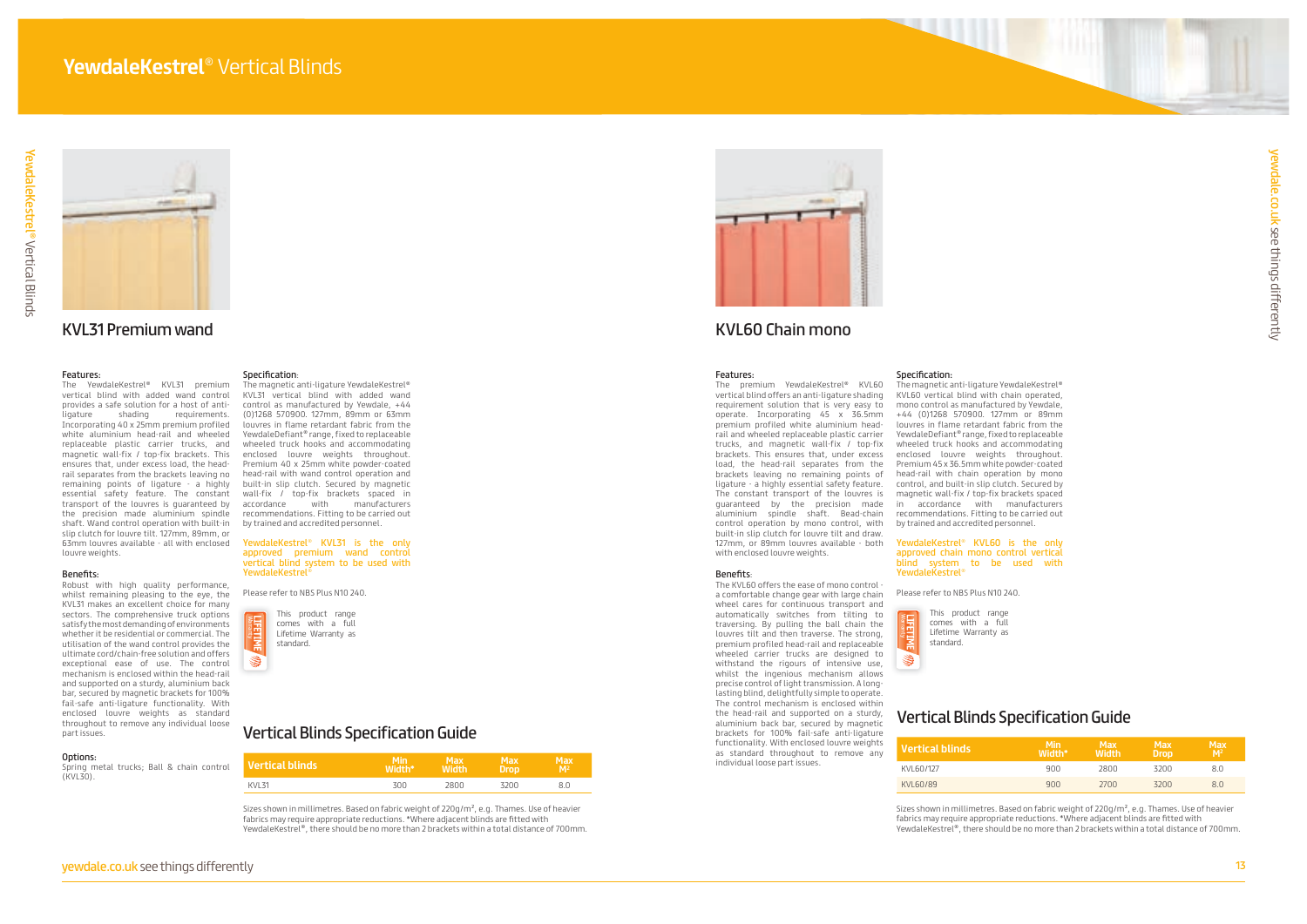



# KVL64 Crank mono

# Features:

The YewdaleKestrel ® KVL64 premium vertical blind with added crank control provides yet another safe solution for a host of anti-ligature shading requirements. Incorporating 45 x 36.5mm premium profiled white aluminium head-rail and wheeled replaceable plastic carrier trucks, and magnetic wall-fix / top-fix brackets. This ensures that, under excess load, the head-rail separates from the brackets leaving no remaining points of ligature - a highly essential safety feature. The constant transport of the louvres is guaranteed by the precision made aluminium spindle shaft. Bead-chain control operation by mono control, with built-in slip clutch for louvre tilt and draw. 127mm, or 89mm louvres available - both with enclosed louvre weights.

# Benefits :

Robust with high quality performance, whilst remaining pleasing to the eye, the KVL31 makes an excellent choice for many sectors. The comprehensive truck options satisfy the most demanding of environments whether it be residential or commercial. The utilisation of the built-in crank control provides the ultimate cord/chain-free solution and offers exceptional ease of use. The control mechanism is enclosed within the head-rail and supported on a sturdy, aluminium back bar, secured by magnetic brackets for 100% fail-safe anti-ligature functionality. With enclosed louvre weights as standard throughout to remove any individual loose part issues

This product range comes with a full Lifetime Warranty as standard.

 $\mathfrak{B}$ 

# Specification:

The magnetic anti-ligature YewdaleKestrel ® KVL64 vertical blind with crank operated, mono control as manufactured by Yewdale, +44 (0)1268 570900. 127mm or 89mm louvres in flame retardant fabric from the YewdaleDefiant ® range, fixed to replaceable wheeled truck hooks and accommodating enclosed louvre weights throughout. Premium 45 x 36.5mm white powder-coated head-rail with crank operation by mono control, and built-in slip clutch. Secured by magnetic wall-fix / top-fix brackets spaced in accordance with manufacturers recommendations. Fitting to be carried out by trained and accredited personnel.

# YewdaleKestrel ® KVL64 is the only approved crank mono control vertical blind system to be used with YewdaleKestrel ®

Please refer to NBS Plus N10 240.

| l Vertical blinds i | Min<br>Width* | <b>Max</b><br><b>Width</b> | <b>Max</b><br><b>Drop</b> | Max<br>M <sup>2</sup> |
|---------------------|---------------|----------------------------|---------------------------|-----------------------|
| KVI 64 / 89mm       | 900           | 2800                       | 3200                      | 8.0                   |
| KVI 64/127mm        | 900           | 2800                       | 3200                      | 8.0                   |

# Vertical Blinds Specification Guide

Sizes shown in millimetres. Based on fabric weight of 220g/m², e.g. Thames. Use of heavier fabrics may require appropriate reductions. \*Where adjacent blinds are fitted with YewdaleKestrel ®, there should be no more than 2 brackets within a total distance of 700mm.



Warranty

# K508 Flexible coat hook

# Features:

The YewdaleKestrel ® K508 flexible coat hook has been developed in response to repeated requests from hospital staff. A hook was needed that was as strong as a standard coat hook in normal use, yet would give NO point of ligature.

# Specification:

The magnetic anti-ligature YewdaleKestrel ® K508 flexible coat hook as manufactured by Yewdale, +44 (0)1268 570900. 2-part white plastic construction complete with hook from special pliable formulation and magnetic wall-fix bracket to allow hook to part from bracket

under excessive load.

Please refer to NBS Plus additional figures

# K530 Wardrobe rail

# Features:

 $\left($ 

The YewdaleKestrel ® K530 clear wardrobe rail provides a convenient garment hanging facility in an otherwise anti-ligature environment. The rail, including the brackets (500mm; or K530/10 - 1000mm; or K530/15 - 1500mm) and its holders will part from the brackets to allow 100% fail-safe solution under excessive load.

# Specification:

The magnetic anti-ligature YewdaleKestrel ® K530 wardrobe rail as manufactured by Yewdale, +44 (0)1268 570900. Lightweight, clear polycarbonate construction complete with holders and magnetic top-fix brackets to allow rail to part from brackets under excessive load.

Please refer to NBS Plus

# SafeDoor

# Features:

The YewdaleKestrel ® SafeDoor is constructed from a lightweight 4kg soft foam then coated with a resilient antimicrobial, stain resistant vinyl material designed to withstand daily patient and client use in hospital and mental health environments. By harnessing the natural forces of short range magnetism for its fixing points, it eliminates all anchor points usually associated with doors and associated hardware. This ensures that, under excess load (9kg), the door separates from the door frame to which it's mounted leaving no remaining points of

ligature - a highly essential safety feature.

# Benefits:

An en-suite door with zero ligature risk makes the SafeDoor the only choice in providing acceptable levels of privacy and dignity yet still ensuring no risk. Designed with a strong focus on being lightweight for both service user and staff protection, this durable tear / stain-resistant solution is both waterproof and flame retardant as standard. Its external surface can be printed on to suit the décor of the close environment. Incorporating the proven qualities of YewdaleKestrel ® magnetic fixing properties means that this also has 100% fail-safe anti-ligature functionality. Simple to install.

# Options:

Left hand or right hand hinge mounted; 1000mm width, plus other sizes to order; Colour /

image of your choice.

# Specification:

The magnetic anti-ligature YewdaleKestrel ® SafeDoor for en-suites with vandal resistant, soft foam core as manufactured by Yewdale, +44 (0)1268 570900. Manufactured from flame retardant fabric, constructed using anti-pick, tamper resistant materials, and incorporating Biosafe ® antibacterial formula to withstand vigorous daily use in hospital and mental health environments. The 4kg tear/stain resistant door is anti-static and will fall away from its magnetic fixing plates when subjected to a load greater than 9kgs.

This product range comes with a full Lifetime Warranty as

standard.

Warranty

Z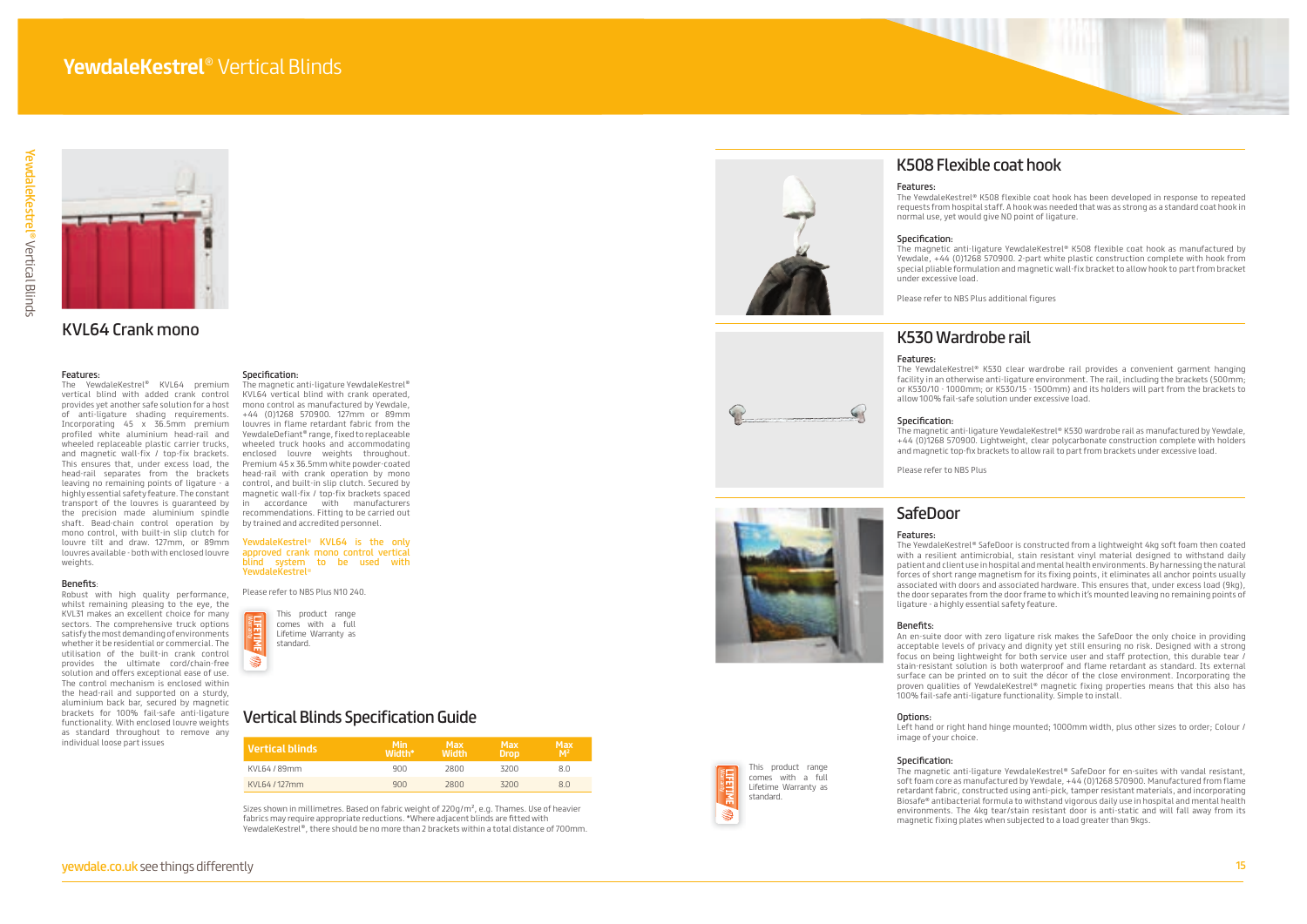

# K510 Soap dispenser

# Features:

The durable, high quality YewdaleKestrel® K510 stainless steel dispenser has non-drip, one shot action. Mounted to a high quality moulded polycarbonate K09BW YewdaleKestrel® mounting plate.

# Specification:

The magnetic anti-ligature YewdaleKestrel® K511 paper towel dispenser as manufactured by Yewdale, +44 (0)1268 570900. Satin stainless steel dispenser for C-fold/multi-fold towels with lock, mounted to YewdaleKestrel® moulded backing plate, complete with magnetic

The magnetic anti-ligature YewdaleKestrel® K510 soap dispenser as manufactured by Yewdale, +44 (0)1268 570900. Satin stainless steel dispenser with non-drip, one shot action mounted to YewdaleKestrel® moulded backing plate, complete with magnetic brackets to allow plate to part from brackets under excessive load.

Please refer to NBS Plus N13 458



Features:

The Durable, high quality YewdaleKestrel® K511 lockable stainless steel dispenser has a stock level indicator window. Mounted to a high quality moulded polycarbonate K09CW

YewdaleKestrel® mounting plate.

Specification:

brackets to allow plate to part from brackets under excessive load.

Please refer to NBS Plus N13 442

# K509PW Toilet roll holder

# Features:

The YewdaleKestrel® K509PW magnetic toilet roll holder provides another anti-ligature solution for an area that may otherwise be difficult to monitor. High grade, lightweight swivelling plastic holder securely holds one toilet roll. Mounted on a high quality moulded polycarbonate K09AW YewdaleKestrel® mounting plate.

# Specification:

The magnetic anti-ligature YewdaleKestrel® K509PW toilet roll holder as manufactured by Yewdale, +44 (0)1268 570900. Lightweight, anti-shatter polycarbonate construction complete with magnetic brackets to allow plates to part from brackets under excessive load.

Please refer to NBS Plus N13 462



K511 Paper towel dispenser



# K514 Shelf Set

# Features:

The YewdaleKestrel® K514 anti-ligature magnetic shelf is constructed from durable, shatterproof polycarbonate with holes for individual item placement. Mounted to two wall-fix brackets for a fully fail-safe solution.

# Specification:

The magnetic anti-ligature YewdaleKestrel® K514 Shelf set as manufactured by Yewdale, +44 (0)1268 570900. Clear robust polycarbonate construction, mounted to two YewdaleKestrel® magnetic brackets to ensure shelf consistently parts from brackets under excessive load.

Please refer to NBS Plus N13 449

Plastic Dispenser Available

Plastic Dispenser Available

# K515 Polycarbonate mirror

Features: The YewdaleKestrel® K515 anti-ligature polycarbonate mirror is designed to be virtually indestructible. Having the same dimensions as a K09CW mounting plate and incorporating 2 magnetic fixing points (included).

# Specification:

The magnetic anti-ligature YewdaleKestrel® K515 Polycarbonate mirror as manufactured by Yewdale, +44 (0)1268 570900. Anti-shatter construction complete with magnetic brackets to allow mirror unit to part from brackets under excessive load.

Please refer to NBS Plus

# K516 Wipe board

# Features:

The YewdaleKestrel® K515 anti-ligature wipe board offers a notice board solution for all antiligature environments. Having the same dimensions as a K09CW mounting plate and incorporating 2 magnetic fixing points (included).

# Specification:

The magnetic anti-ligature YewdaleKestrel® K515 Wipe board as manufactured by Yewdale, +44 (0)1268 570900. Anti-shatter construction complete with magnetic brackets to allow board to part from brackets under excessive load.

Please refer to NBS Plus



# K09 Mounting Plates

# Features:

Many items may be converted to antiligature status by mounting them on YewdaleKestrel® mounting plates. Available in three sizes, the plates are held vertically against the wall solely by the magnetic attraction of the YewdaleKestrel® brackets hidden behind them.

# K09AW

100 x 170mm, with 1 bracket. Suitable for toilet roll holders, etc. K09BW 190 x 335mm, with 2 brackets. Suitable for soap dispensers, etc. K09CW 330 x 470mm, with 2 brackets. Suitable for towel dispensers, etc.

# Specification:

Kestrel K09A/B/CW Mounting plates / K509/ K509PW Toilet roll holders / K510 Soap dispensers / K511 Towel dispensers / K512PW Soap dishes / K513 Curtain hold-backs / K514 Shelf sets as manufactured by Yewdale, +44 (0)1268 570900, with YewdaleKestrel Magnetic Anti-Ligature System.

Please refer to NBS Plus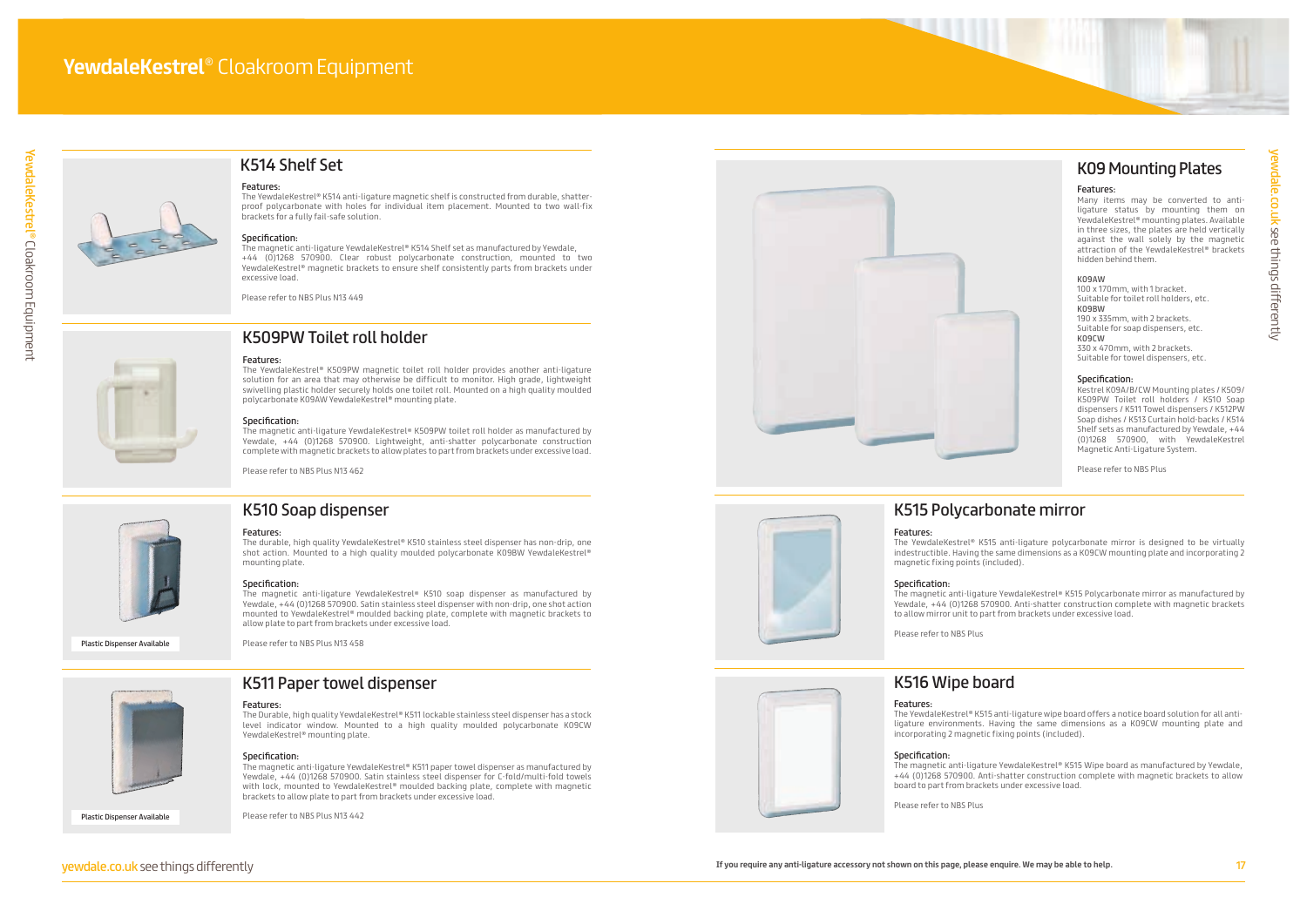



# K512 Soap Dish

# K512PW Soap Dish

# Features:

The YewdaleKestrel ® K512 anti-ligature soap dish is manufactured from high grade plastic. Mounted to a high quality moulded polycarbonate K09AW YewdaleKestrel ® mounting plate (included).

# Specification:

The magnetic anti-ligature YewdaleKestrel ® K512 Soap dish in white plastic as manufactured by Yewdale, +44 (0)1268 570900. Anti-shatter construction complete with magnetic brackets to allow plate to part from bracket under excessive load.



Please refer to NBS Plus N13 456



# Features:

The YewdaleKestrel ® K512 anti-ligature soap dish is manufactured from steel with a polished satin finish. Mounted to a high quality moulded polycarbonate K09AW YewdaleKestrel ® mounting plate (included).

# Specification:

The magnetic anti-ligature YewdaleKestrel ® K512 Soap dish in satin polished steel as manufactured by Yewdale, +44 (0)1268 570900. Anti-shatter construction complete with magnetic brackets to allow plate to part from bracket under excessive load.

Please refer to NBS Plus N13 456



# K504 Towel rail

# Features:

The YewdaleKestrel ® K504 clear towel rail provides a convenient towel drying facility in an otherwise anti-ligature environment. The rail and its holders will part from the brackets to allow 100% fail-safe solution under excessive load.

# Specification:

The magnetic anti-ligature YewdaleKestrel ® K504 towel rail as manufactured by Yewdale, +44 (0)1268 570900. Lightweight, clear polycarbonate construction complete with holders and magnetic wall-fix brackets to allow rail to part from brackets under excessive load.

Please refer to NBS Plus N13 466



# K505PW Shower head holder

# Features :

The YewdaleKestrel ® K505PW magnetic shower head holder provides another anti-ligature solution for an area that may otherwise be difficult to monitor. High grade swivelling plastic provides support for many positions mounted to a high quality moulded polycarbonate K09AW YewdaleKestrel ® mounting plate (included).

# Specification:

The magnetic anti-ligature YewdaleKestrel ® K505PW shower head holder as manufactured by Yewdale, +44 (0)1268 570900. Lightweight, anti-shatter construction complete with magnetic brackets to allow plates to part from brackets under excessive load.

Please refer to NBS Plus N13 375